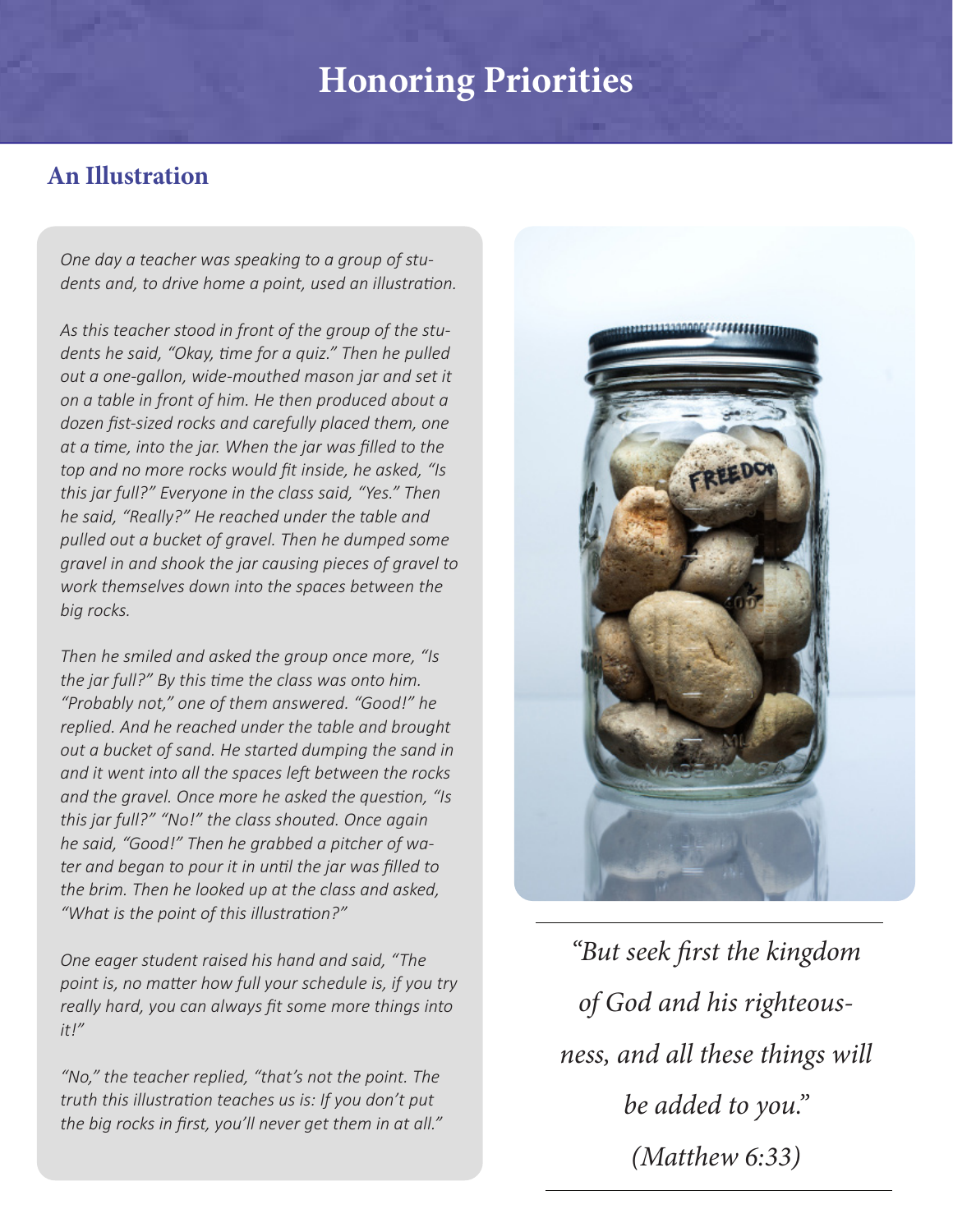# **Identifying Priorities**

Identifying priorities and maintaining healthy boundaries are life skills that, when implemented, effectively help a person develop a healthy life rhythm.

Everything in life is not equally important and God doesn't call each person to everything. When we prioritize, we order things according to their importance. And generally, we give our time, energy (e.g., affection, attention), and resources to those things that are priorities.

It is important to make sure we are spending our time, energy, and resources in the areas God wants us to. We are finite and expending ourselves too much in one area means another area suffers. Therefore, to maintain a healthy, balanced life rhythm, we need to identify our priorities and make sure we are honoring them with our time, energy, and resources.

# **Maintaining Healthy Boundaries**

#### *Reflection Questions:*

- *1. "Lord, what are my top priorities right now?" –where am I spending my time, attention, affection, resources?*
- *2. "What do you want my top priorities to be?" –where do you want me to spend my time, attention, affection, resources?*
- *3. "What changes do I need to make?" –are there changes to make in how I spend my time, attention, affection, resources?*

Once priorities are established, healthy boundaries ensure our time, energy, and resources are spent on the right things. Boundaries mark when one thing ends, and another begins.

Many problems in life stem from a lack of healthy boundaries –car accidents, property disputes, lack of confidence, being overbooked and emotionally burning out. Boundaries help us keep the good in and the bad out by using wisdom to say "yes" and "no" to the right things. Setting boundaries inevitably involves taking responsibility for choices. It is acknowledging that with every "yes" or "no" there are consequences and trade-offs.

#### *Reflection Questions:*

- *• Do you tend to say "yes" too often?*
- *• Do you tend to say "no" too often?*
- *• Do you have a hard time knowing when to say "yes" or "no"?*
- *• Is it easy for you to know when to say "yes" or "no"?*

# **False Beliefs that Lead to Poor Boundaries**

- False sense of responsibility or feeling overly responsible (i.e. it is wrong to say "no")
- Identity (worth, acceptance, importance) = Ministry Role, Title, Position
- Identity (worth, acceptance, importance) = Achievement, Perfectionism
- Identity (worth, acceptance, importance) = Approval from Others
- Negative view of self (e.g. I am not enough)
- Idols or using (money, work, security, family, ministry) to meet needs that God wants to satisfy
- Belief that you are not important/valuable

*"Do not conform to the pattern of this world, but be transformed by the renewing of your mind. Then you will be able to test and approve what God's will is—his good, pleasing and perfect will." (Romans 12:2)*

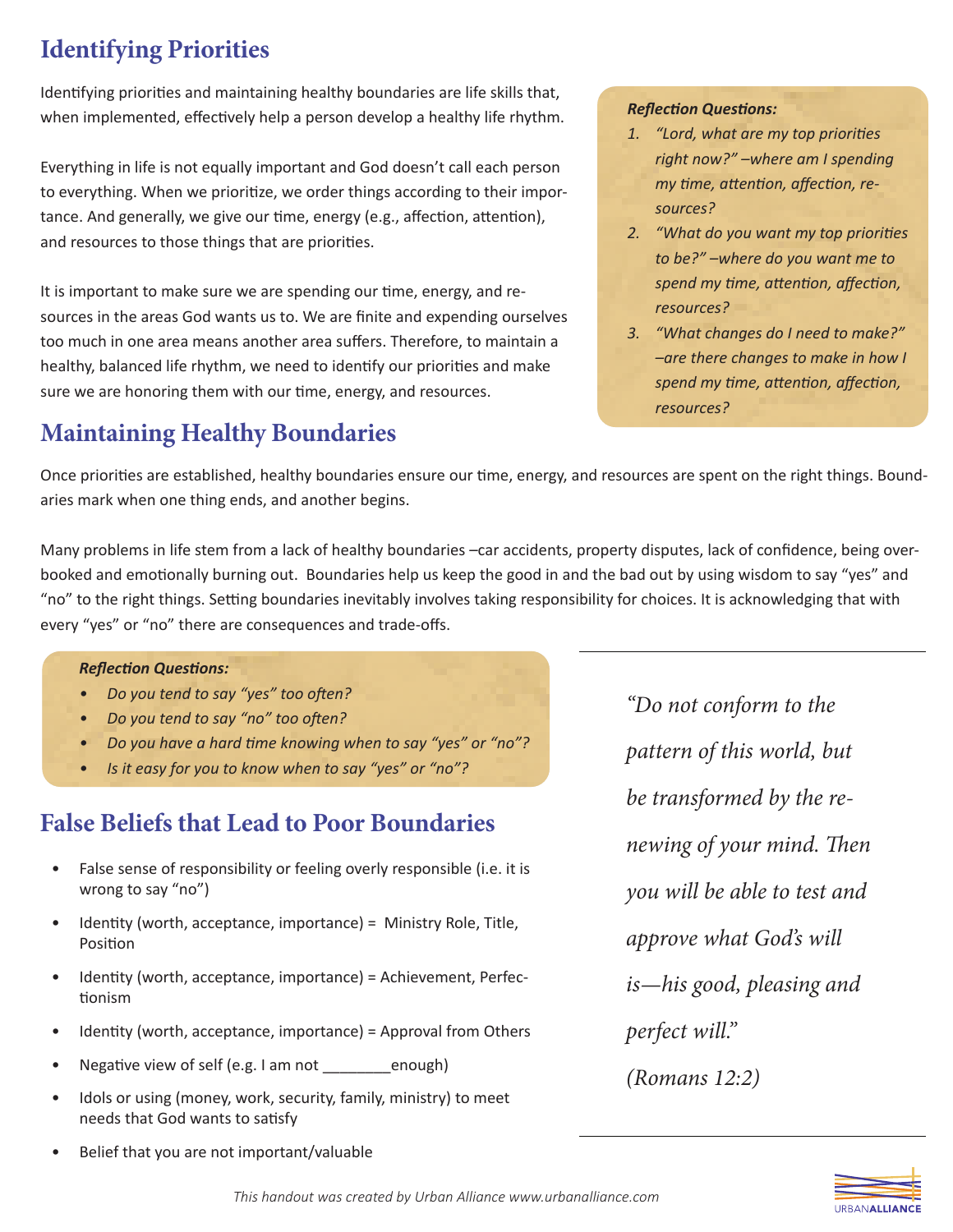# **Understanding Burnout**

### **What is Burnout?**

It is common to hear someone use the phrase, "I'm burnt out," but what does that actually mean? According to a growing body of research, burnout is a state of emotional, mental, physical, and often spiritual exhaustion brought on by prolonged stress.

According to Herbert Freudenberg (1975) burnout is defined as:

- 1. emotional exhaustion: the fatigue that comes from caring too much, for too long
- 2. depersonalization: the depletion of empathy, caring, and compassion
- 3. decreased sense of accomplishment: an unconquerable sense of futility, feeling that nothing you do makes any difference

Burnout has been recognized as an "occupational hazard" for various people‐oriented direct service professions, such as human services, education, clergy, and health care.

### **Diffusing Stress**

Even when we engage in self-care, there are often stressors that cannot be avoided. These situations trigger a stress response in the brain and body that must be diffused for a person to return to a relaxed state. There are several research-proven ways to complete the stress cycle and help your body to know it is safe so it can relax. These include:

**Physical activity:** Any movement of your body helps to complete the stress cycle and battle burnout.

**Breathing**: Deep, slow breaths regulate the stress response. Scripture can be incorporated into deep breathing exercises.

**Positive Social Interaction:** Casual, but friendly interaction is a sign that the world is a safe place and that people are kind and can be trusted.

**Laughter**: Laughing together increases connection and builds relationships.

**Affection**: Kind words, a hug or any affection with a caring presence is an antidote to stress.

**Tears**: Crying can be a power release and help you process emotions.

**Creative Expression**: Creating can lead to more energy, excitement, and enthusiasm.

**Sing**: When we sing endorphins are released and oxytocin is produced. Worship is an antidote to stress.

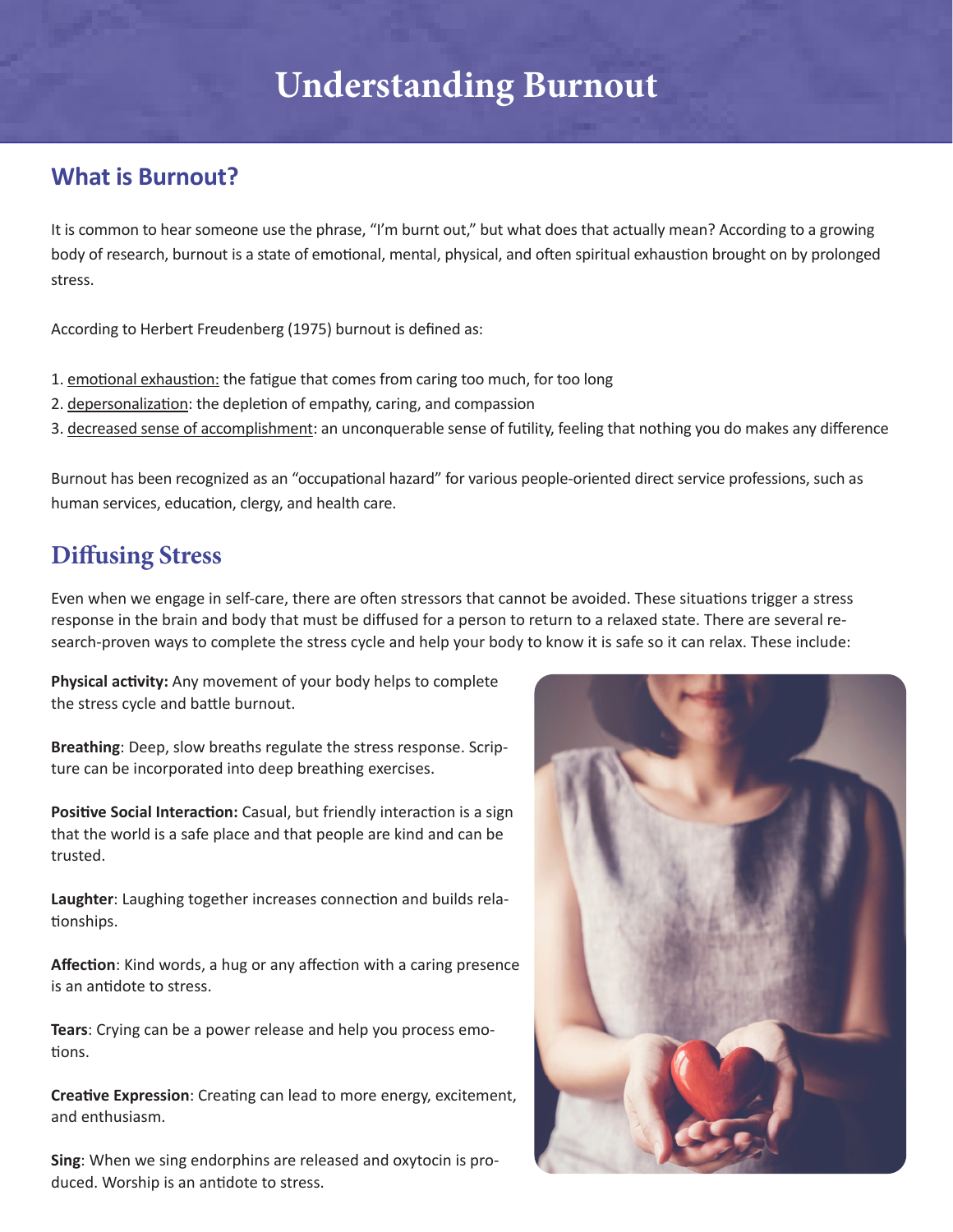## **Oldenburg Burnout Inventory**

Mark the degree to which you agree or disagree with each of the statements below. Sum the numbers circled for each answer to learn the degree to which you are currently experiencing burnout. This scale measures disengagement (D) and exhaustion (E).

|                                                                                                | <b>Strongly Disagree</b> | Disagree       | Agree          | Strongly Agree |
|------------------------------------------------------------------------------------------------|--------------------------|----------------|----------------|----------------|
| I always find new and interesting aspects in my work (D)                                       | $\mathbf{1}$             | $\overline{2}$ | 3              | $\overline{4}$ |
| There are days when I feel tired before I arrive at work (E)                                   | 4                        | 3              | 2              | 1              |
| It happens more and more often that I talk about my work in a negative way (D)                 | 4                        | 3              | 2              | 1              |
| After work, I tend to need more time than in the past in order to relax and feel better<br>(E) | $\overline{4}$           | 3              | $\overline{2}$ | $\mathbf{1}$   |
| I can tolerate the pressure of my work very well (E)                                           | $\mathbf{1}$             | $\overline{2}$ | 3              | $\overline{4}$ |
| Lately, I tend to think less at work and do my job almost mechanically (D)                     | $\overline{4}$           | $\overline{3}$ | 2              | $\mathbf{1}$   |
| I find my work to be a positive challenge (D)                                                  | $\mathbf{1}$             | $\overline{2}$ | 3              | $\overline{4}$ |
| During my work, I often feel emotionally drained (E)                                           | $\overline{4}$           | $\overline{3}$ | 2              | $\mathbf{1}$   |
| Over time, one can become disconnected from this type of work (D)                              | $\overline{4}$           | $\overline{3}$ | $\overline{2}$ | $\mathbf{1}$   |
| After working, I have enough energy for my leisure activities (E)                              | $\mathbf{1}$             | $\overline{2}$ | 3              | $\overline{4}$ |
| Sometimes I feel sickened by my work tasks (D)                                                 | 4                        | 3              | 2              | $\mathbf{1}$   |
| After my work, I usually feel worn out and weary (E)                                           | 4                        | 3              | $\overline{2}$ | 1              |
| This is the only type of work that I can imagine myself doing (D)                              | 1                        | $\overline{2}$ | 3              | $\overline{4}$ |
| Usually, I can manage the amount of my work well (E)                                           | 1                        | $\overline{2}$ | 3              | $\overline{4}$ |
| I feel more and more engaged in my work (D)                                                    | 1                        | 2              | 3              | 4              |
| When I work, I usually feel energized (E)                                                      | 1                        | 2              | 3              | 4              |

### **Scoring**

**Low** (less than 26): If your score was below 26 you are likely not experiencing burnout. While there is always stress associated with work, ministry, and family you are managing it well and likely engaged in healthy rhythms of selfcare.

**Medium** (27-42): If your score is between 27-42 you are experiencing a moderate level of burnout. This means stress from work, ministry, or family is sometimes difficult to manage. It is important for you to build healthy rhythms of self-care into your life and identify strategies to manager and diffuse stress.

**High** (over 42): If your score is over 42, you are likely experiencing burnout. Research shows that burnout can impact a person's physical and mental health. It is important that you take time to assess situations where you are experiencing stress and burnout and identify changes that will help. It is important for you to build healthy rhythms of self-care into your life and identify strategies to manager and diffuse stress.

(Scoring taken from Delgadillo et al, 2018)

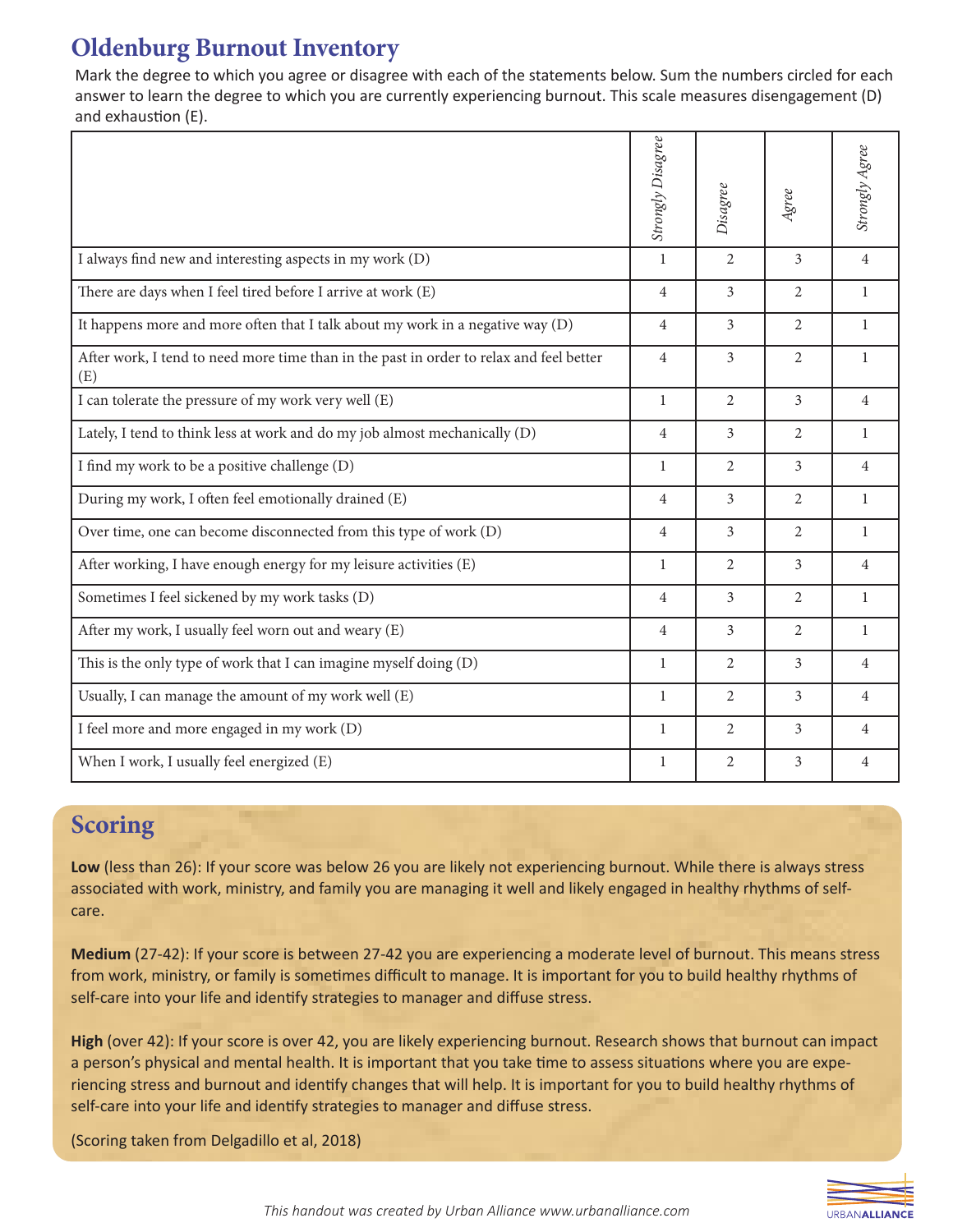# **Healthy Rhythms of Self Care**

## **Areas of Self Care**

Just as different parts of a person need to rest, different areas of a person's life need attention and care. Selfcare means taking care of yourself so that you can be healthy, take care of your family, do your job, serve in ministry, help and care for others, and do all the things you need and desire to accomplish in a day. The following eight areas of a person's life need to be nurtured so they are able to thrive in life:



### 1. Spiritual:

Caring for the needs of your spirit and soul by having beliefs and values that are lived out. Examples of spiritual self-care include prayer, reading scripture, worship, and engaging with a faith community.



#### 2. Physical:

Caring for the needs of your physical body. Examples of physical self-care include getting adequate sleep, rest, eating a balanced diet, movement and exercise, and proper hygiene.



### 3. Emotional:

Caring for emotional needs by navigating emotions, increasing empathy, and managing stress effectively. Examples include making time to reflect on feelings, practicing self-compassion, and maintaining emotional boundaries.



### 4. Social/Relational:

Caring for relational needs by building a network of supportive relationships. Some examples of social/relational care include asking for help when you need it, honoring commitments to others, and spending time with family and friends.



### 5. Psychological:

Caring for your mind by learning new things, practicing creativity, and attending to the present moment. Some examples of psychological self-care include learning a new skill, deep breathing, reading a book, taking a break from technology, and spending time in nature.